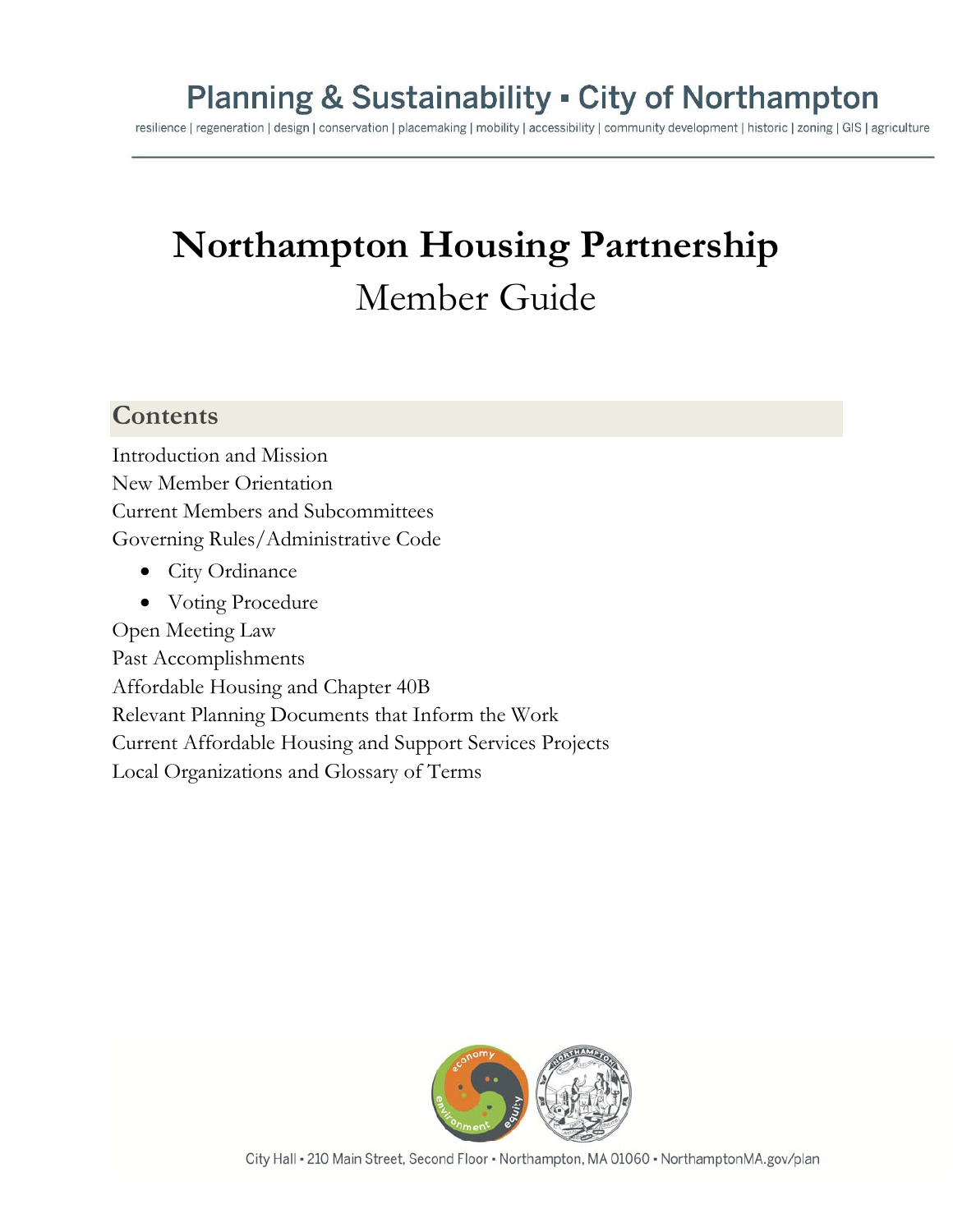### **Introduction and Mission**

The Northampton Housing Partnership, established in 1991, is an 11 member Mayoral appointed board of volunteers charged with addressing the need for a range of housing opportunities in the city, focusing particularly on housing for people with low and moderate incomes.

### **The Partnership**

- Conducts research to formulate policies and programming; provides advocacy and community education and works to preserve existing affordable housing and support the creation of new affordable housing opportunities for renters and homeowners in Northampton
- Makes funding recommendations to the Mayor on housing related applications for the U.S. Department of Housing and Urban Development's Community Development Block Grant Program, the locally administered Community Preservation Act Program, and other affordable housing funding programs.
- Supports housing stability and homelessness prevention policies and programming
- Advocates for affordable housing to be integrated throughout the city
- Serves as the city's Fair Housing Committee required by HUD to oversee and improve fair housing access for all protected classes of people

The Northampton Housing Partnership meets monthly and works with local organizations and other City departments to achieve these goals.

# **New Member Orientation**

The Partnership Chair and Vice Chair will reach out to schedule a meeting with new members within first three months of membership. Additionally, new members are encouraged to meet with a Partnership member or staff. Questions are welcome and encouraged at any point during a member's tenure. A tour of the City's affordable housing is conducted annually.

| <b>Current Members</b>                                                                                                                                      | <b>Subcommittees</b> |
|-------------------------------------------------------------------------------------------------------------------------------------------------------------|----------------------|
| Chair Reverend Todd Weir<br>Pastor First Churches, Friends of the Homeless Board Member;<br>Homeowner                                                       |                      |
| • Vice-Chair Gordon Shaw<br>Director of Client Access at Community Legal Aid; Homeowner                                                                     |                      |
| <b>Clerk:</b> Rebecca Lockwood<br>Associate Director of Counseling and Rape Crisis Services at the UMass<br>Amherst Center for Women & Community; Homeowner |                      |
| City Staff: Keith Benoit, Community Development Planner,                                                                                                    |                      |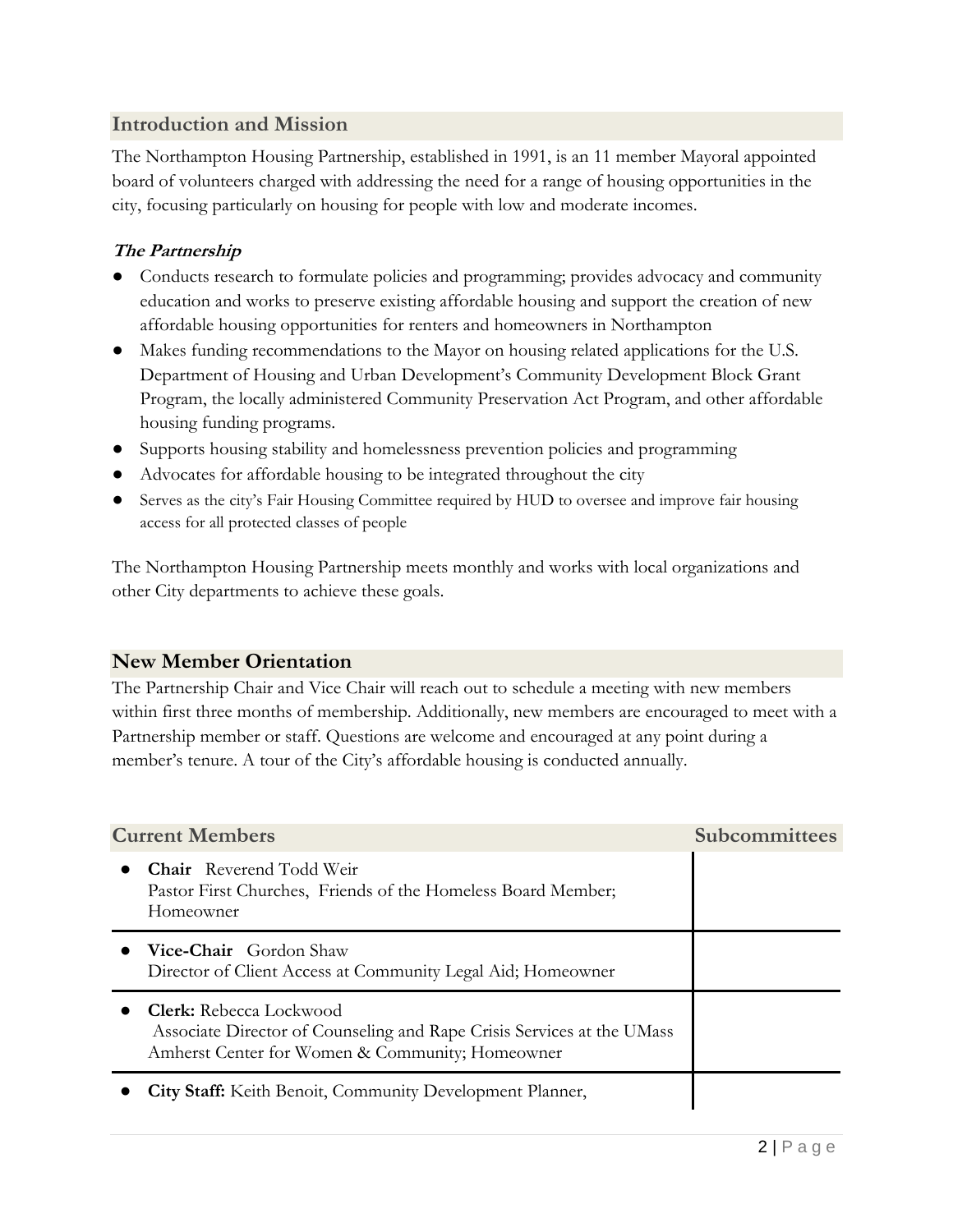| Planning & Sustainability (KBenoit@NorthamptonMA.gov)                                              |                                  |
|----------------------------------------------------------------------------------------------------|----------------------------------|
| Richard Abuza<br>Owner, Abuza Brothers Management; Landlord; Homeowner                             |                                  |
| Julio Alves<br>Director, Jacobson Center at Smith College; Homeowner                               | <b>Policy Advisory</b>           |
| Edgardo Cancel<br>Spanish Interpreter; Community Activist; Tenant                                  |                                  |
| Carmen Junno<br>Retired Social Worker; Homeowner                                                   |                                  |
| Jim Reis<br>Retired former Associate Executive Director of Operations at Way<br>Finders; Homeowner | <b>Policy Advisory</b><br>Zoning |

# **Governing Rules and Administrative Code**

# **Northampton Administrative Code - Chapter A, II.14.0.** "**Established:**

*There shall be a Housing Partnership consisting of 11 members, consisting of those representing the interests of people with low and moderate incomes, the housing and real estate industry, City boards and commissions involved in housing policy and/or projects, including but not limited to the Planning Board and the Zoning Board of Appeals. The Partnership will strive to achieve maximum diversity in its membership.* 

# **Authorities and Responsibilities**

*The Housing Partnership shall assist in the preservation and development of low- and moderate-income housing stock. All housing proposals submitted for the use of Community Development Block Grant funds shall be reviewed by the Partnership and the Partnership shall issue a recommendation on such proposals to the Mayor.* 

*The Housing Partnership is an advisory multiple-member body of the City. Therefore, as stated in the City's Administrative Code, Part I Administrative Organization, 1.0 Office and Standards, the following applies:*

# **Multiple-member body internal organization.**

Each multiple-member body shall annually elect from its membership a chair, vice-chair and clerk, and such other officer or officers as are deemed necessary or as is required by law. The annual election shall occur at the first regular meeting after July 1. The Mayor and City Clerk shall be notified of the officers of each body upon their election. The chair shall preside over all meetings of the multiple-member body, and is the official representative of the multiple-member body in all proceedings before the City Council and other officials in the City. The vice-chair performs the chair's functions in the absence of the chair. The clerk is responsible for the certification of the multiple-member body's meeting minutes, and observance of the Open Meeting Law.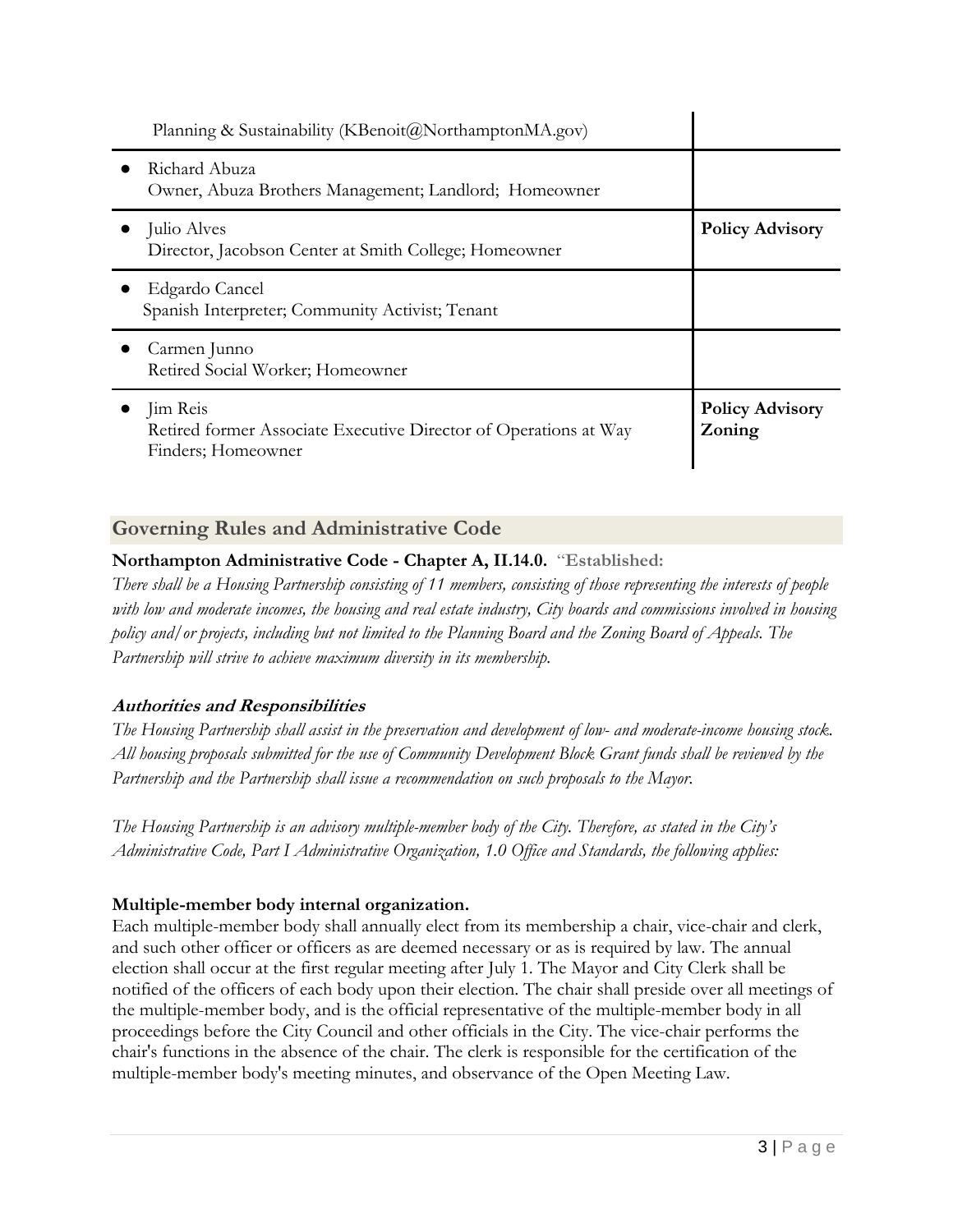### **Voting Procedure**

A quorum is required for any vote. A quorum is a simple majority of the members of the Partnership, unless otherwise provided in a general or special law, executive order or other authorizing provision.

# **Open Meeting Law Requirements**

- $\triangleright$  Meeting notices/agendas must be posted at least 48 hours in advance of the meeting
- $\triangleright$  Remote participation in meetings is allowed, but physical attendance is recommended
- $\triangleright$  Minutes of all meetings must be maintained and approved in a timely manner
- When there is a vacancy on the Partnership, a quorum is still measured by the number of members as stipulated in the City Ordinance  $(11$  members = 6 is quorum)
- $\triangleright$  The Partnership cannot meet to conduct official business in the absence of a quorum
- $\triangleright$  Sub-committees can be established by majority vote. Regular reports must be provided to the full body and the subcommittee must abide by all applicable laws, including Open Meeting Law.
- $\triangleright$  Communication between or among a quorum of the Partnership on any matter within its jurisdiction must be conducted during a publicly posted meeting.
	- o Email communication is permitted, but limited to information only and cannot include any topic that involves deliberation and recommendations.
	- o Distribution of materials for discussion at a publicly posted meeting does not violate open meeting law.

# **Past Accomplishments**

To accomplish its mission the Partnership has been active in the following ways:

Advocacy – Provision of testimony at public meetings; review of the Smith College/Northampton Affordable Housing Development Agreement to address the removal of affordable housing units in the Green Street neighborhood which resulted in the formation of a Fund to assist with new unit production in downtown locations, writing of support letters to funding agencies, are examples.

Funding Recommendations – Recommendations to the Mayor on Community Development Block Grant Program affordable housing proposals, recommendations to the Community Preservation Committee on affordable housing applications. The Partnership has reviewed such projects as Way Finders' 155 Live Apartments, Valley Community Development Corporation's Lumber Yard Apartments, Dial Self's Northampton Teen Housing and Habitat for Humanity's homeownership projects, for example.

Community Education – Periodic Op-Eds in the newspaper highlighting relevant topics, workshops on fair housing law and tenant and landlord rights and responsibilities, holding Developer Forums to encourage infill development in the downtown, enhancing information available on the City's website, are examples.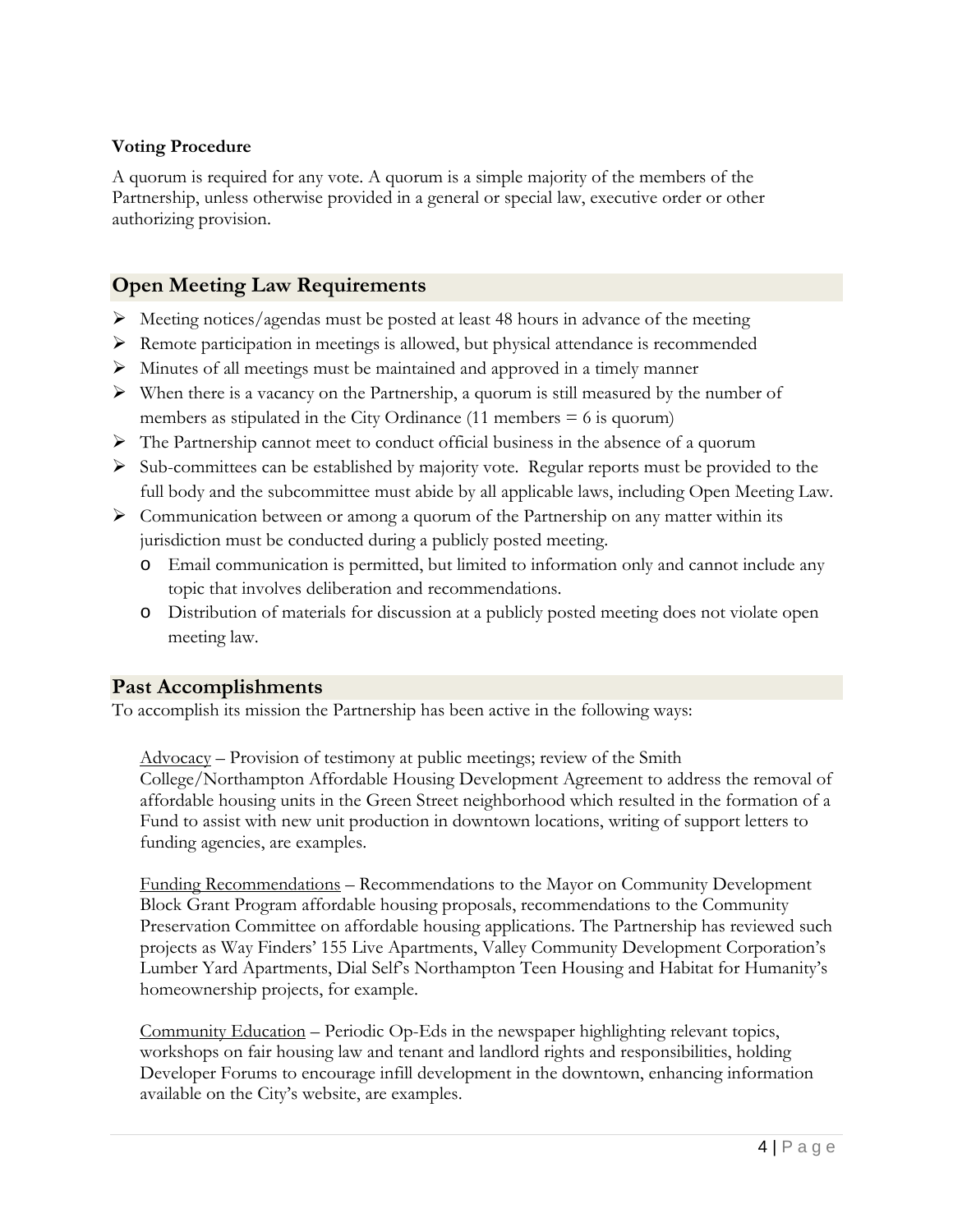Needs Assessment, Policy Development, and Planning – completed "Needs Assessment Strategic Housing Plan " (2011); conducted an Analyses of Impediments to Fair Housing "Unlocking Opportunity – Assessing Barriers to Housing Choice in Northampton" (2019); and formulated a Housing Partnership Action Plan each year.

Program Design and Implementation – The Community Housing Support Services Project (CHSSP), created by the Partnership, received funding from the Community Preservation Committee. Pro-active Requests for Proposals to create certain housing types in the community have been initiated by the Partnership, are examples.

# **Affordable Housing and Chapter 40B**

Chapter 40B is the State statute that seeks to ensure that all 351 of the Commonwealth's cities and towns provide affordable housing opportunities for people with low incomes. For communities that are under a ten percent threshold of subsidized units, denying a proposal to create affordable housing allows a developer to appeal the denial to a state Housing Appeals Committee. For communities exceeding the 10% threshold, there is no such a appeal and more local control. An application for affordable housing under Chapter 40B requires a more extensive, and expensive, application process, but allows the local zoning board to waive any and all zoning and other local regulatory requirements. Northampton is currently at 10.92% subsidized units, although some projects have not yet been added to the Massachusetts Department of Housing and Community Development Subsidized Housing Inventory.

# **Relevant Planning Documents that Inform the Work of the Partnership**

2011/ Northampton Housing Needs Assessment and Strategic Housing Plan http://www.northamptonma.gov/DocumentCenter/View/929/Northampton-Strategic-Housing-Plan?bidId=

This comprehensive report was conducted in 2011 with funding from the Community Preservation Committee. A consultant was selected ( Karen Sunnarborg) and worked closely with the Partnership to analyze the status of the housing market, population demographics and develop an Action Plan to create the units identified as needed by certain household types. This plan has helped inform not only the Partnership, but the Office of Planning and Sustainability and the Community Preservation Committee to identify planning and funding priorities.

# 2018/ Housing Partnership Annual Action Plan

Each year, the Partnership develops a list of tasks to undertake and accomplishment in the coming year. This strategic planning helps identify information needed, guests to invite, workshops to hold and it is captured on an excel spread sheet that is updated as tasks are successfully implemented.

# 2019/ "Unlocking Opportunity – An Assessment of Barriers to Housing Choice in Northampton"

This report contains the most up-to-date housing statistics and recommendations relative to housing access and availability in Northampton. The City Council funded the analysis and Pioneer Valley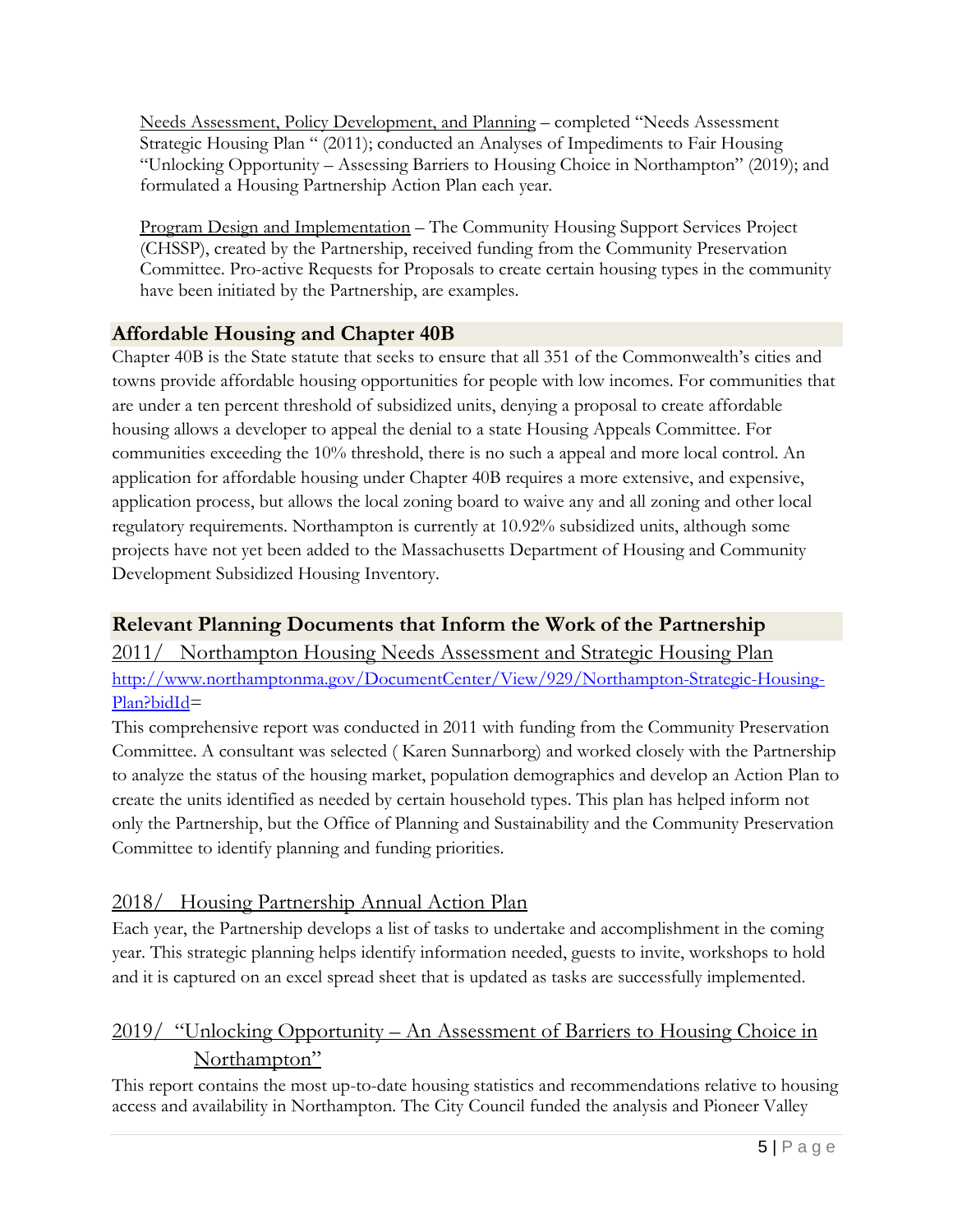Planning Commission was selected as the consultant. Several stakeholder and focus group sessions were held to identify patterns of racially or ethnically concentrated areas of poverty, disparities in access to opportunities, and disproportionate housing needs, among other considerations. The public and private conditions affecting fair housing choice were also assessed. The Partnership will work in the next several years implementing the recommendations articulated in the report.

# 2011/ Sustainable Northampton Comprehensive Plan

The city's comprehensive plan, its primary planning document. It articulates the need for affordable housing.

# 2018/ Open Space, Recreation, and Multiuse Trail Plan (2019-2025)

This plan sets an objective of ensuring the creation of market rate and other building lots to ensure that open space purchases do not artificially inflate the value of land and make Northampton less affordable. Under this approach, the city has created a number of limited developments, often working with Habitat, to create affordable and entry level lots carved out of larger open space purchases.

# **Recent Affordable Housing Projects and Projects in the Pipeline**

Live 155 Way Finders

Project Description: Demolition of an existing 58 unit SRO and new construction of a 4 story, mixed use, mixed income building located at 155 Pleasant Street. 70 rental units; 28 studios and 42 one bedroom units; 47 affordable (20 studios and 27 one-bedrooms), 23 market rate (6 studios and 17 one bedrooms). 65,000 square feet total including 2,500 sq. ft. of first floor commercial space as required by zoning. Project began in 2016 and opened for occupancy in June of 2018. The total project cost is roughly \$20,000,000.

Income levels: 23 units at 60% of the area median income (AMI) as defined by the U. S. Department of Housing and Urban Development (HUD) for the Springfield Standard Metropolitan Statistical Area (SMSA) for incomes of \$41,280 or below; 4 units at 50% AMI for incomes \$34,400 or below; 20 units at 30% AMI for incomes of \$18,600 or below. The 23 market rate units have no income eligibility requirements.

Units for Special Needs populations: All units at Live 155 are disability accessible/visitable with rollin showers. 4 units (one per floor) are fully handicap accessible. 10 units are set-a-side for homeless or formerly homeless (at the 30% of AMI or less level); 5 apartments are set aside for clients of the Department of Mental Health and 4 units are designed to accommodate visually and/or hearing impaired residents.

Rents/Subsidy Source: Way Finders is able to offer the affordable units through participation in the Federal Low-Income Housing Tax Credit program, with the 30 percent of area median income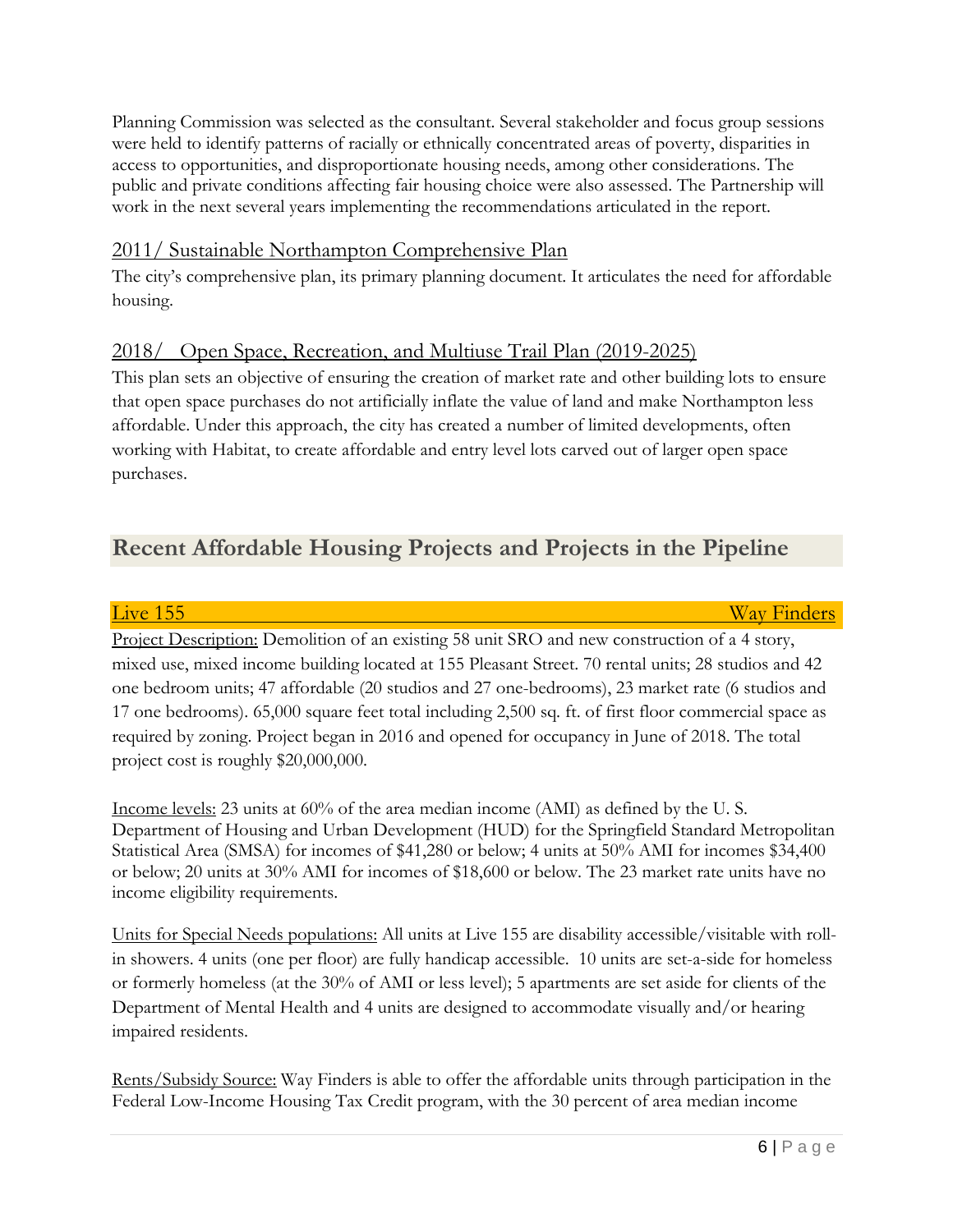apartments having a subsidy attached to them through the Massachusetts Rental Voucher program. This means the tenants pay 40 percent of their gross income toward the rent, with the subsidy paying the difference. The rents for these apartments are \$701 for the studio units and \$844 for the one bedroom units. The 50 percent area median income apartments rent for \$700 and \$750 a month for studios and one bedrooms respectively, while the 60 percent area median income apartments rent for \$840 and \$900. The rent includes all utilities, and tenants have the option of purchasing Wi-Fi from Way Finders for \$30 a month. The market-rate studio apartments rent for \$900 a month, while the one-bedroom apartments rent at \$1,000 a month.

#### LumberYard Apartments Valley Community Development Corporation

Project Description: Demolition of a former lumber yard, retail building and various outbuildings and new construction of a 4 story mixed use building located at 256 Pleasant Street. 55 affordable rental units will be comprised of 14 one bedroom units, 34 two bedroom units and 7 three bedroom units. Just over 70,000 sq. ft. total including 5,400 sq. ft. of first

floor commercial space as required by zoning. Project began in 2014 will be completed in June of 2019. The total project cost is roughly \$19,200,000.

Income levels: 43 units are available for households earning at or below 60% of the area median income and 12 units are for households earning at or below 30% of area median income. The 12 unit breakdown is 1 one bedroom unit, 9 two bedroom units and 2 three bedroom units.

Units for Special Needs Populations: 6 units are set aside for homeless or formerly homeless; 2 two bedroom units for Mass Rehab Commission Community Based Housing Program; 3 fully accessible handicap units; 1 unit for sensory impaired residents.

Rent/Subsidy Source: Maximum rents for the 60% of area median income eligibility levels will be \$908 for 1 bedroom units, \$1,090 for 2 bedroom units and \$1,259 for 3 bedroom units. Twelve of the units come with project based rental assistance subsidies.

### Friends of Hampshire County Homeless Individuals

In the year 2000 through the leadership of Yvonne Freccero, volunteers formed a 501(c) 3 nonprofit organization called Friends of Hampshire County Homeless Individuals, Inc. with the mission of providing financial and volunteer support for the Interfaith Winter Shelter. In addition to fulfilling that mission every year since, the Friends purchased 3 homes and partnered with 3 different service providers to create housing for populations in need in Northampton. The Friends chose an organization most suited to serving the tenant population selected, fundraised to locate and purchase suitable houses, then transferred ownership to the partner service providers for on-going operation.

Yvonne's House – Straw Avenue - Purchased in 2008 through the financial support of Northampton's Community Preservation Committee and the Friends, Yvonne's House provides a permanent residence for six people who have experienced long- term homelessness. ServiceNet, Inc. owns and manages the duplex and offers supportive services. Residents pay rent based on their income. Yvonne's House exemplifies the movement known as Housing First as well as the unwavering determination of Yvonne Freccero.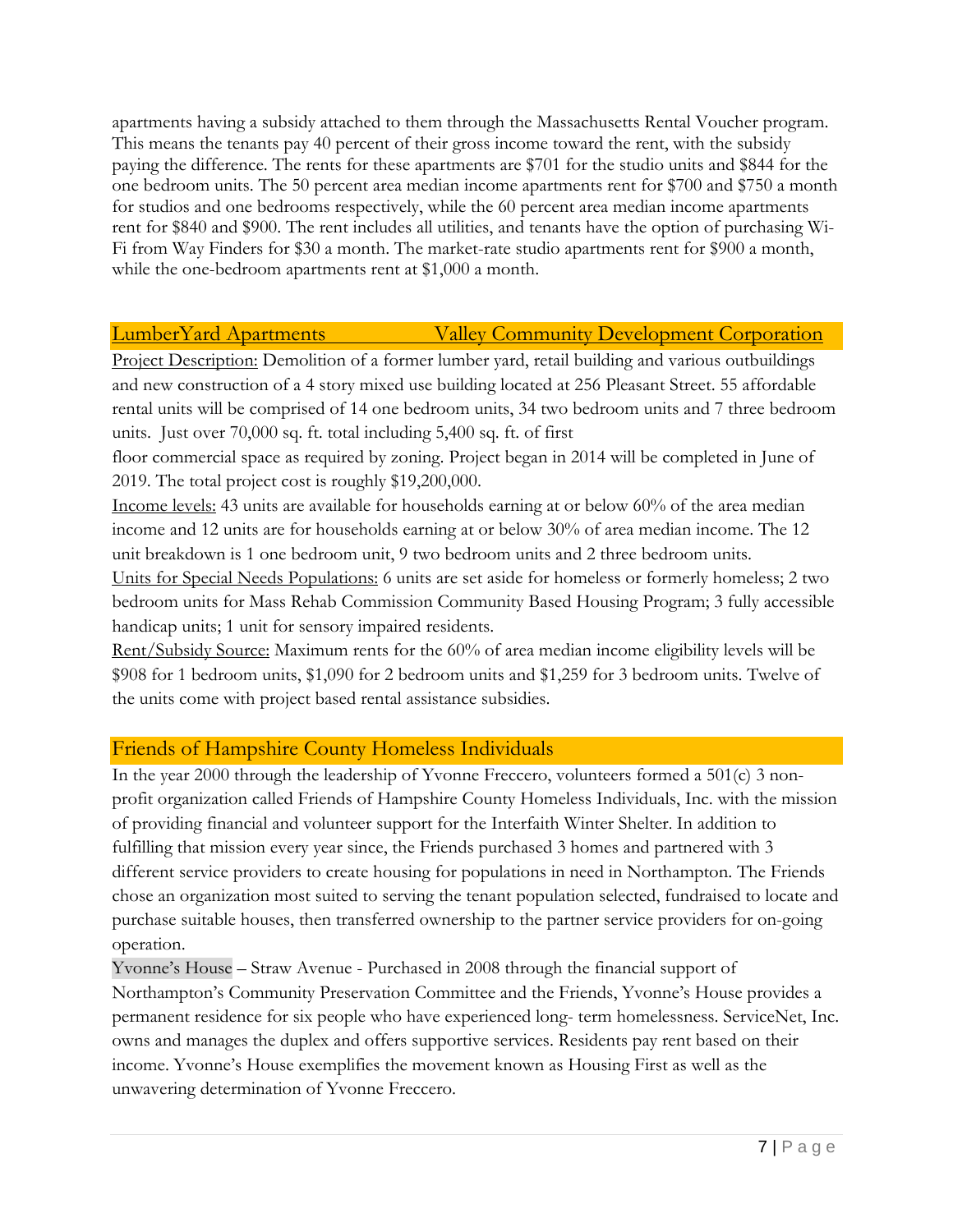Gandara-Friends House - Maple Avenue - Purchased in 2011 with major financial support from the Northampton Community Preservation Committee, as well as MassHousing's Center for Community Recovery Innovations Program, the Charlesbank Homes Foundation, and the Friends private fundraising efforts. This duplex provides permanent housing for six previously homeless individuals who are committed to sober living. It is owned and managed by the Gandara Center, a regional agency that includes in its' mission housing and services for recovery from substance abuse. Northampton Teen Housing – Hatfield/Locust Street - The third project, **Northampton TeenHousing**, will create permanent supportive affordable housing for unaccompanied homeless young adults ages 18-24. The partner in this project is Dial/Self, a nonprofit agency that has provided housing and support services to at-risk youth since 1977. This development is being implemented in two phases. An existing home was purchased and renovated on Hatfield Street is now home to 4 young adults. New construction of an additional building on an adjacent parcel that fronts on Locust Street will see completion in the fall of 2019. The new building will provide 4 additional residential units, common space and office space for conducting case management functions.

#### Sergeant House Renovation and Expansion Valley CDC/Way Finders

Project Description: This stately historic building located at 82 Bridge Street has been owned and operated by the Valley Community Development Corporation since 1990. Currently, the building is composed of 15 single room occupancy units (bedrooms only) with a common kitchen and 4 common bathrooms. Eight (8) of the units have been served by rental subsidy through the Section 8 Mod Rehab Program for 50% area median income tenants. Currently, construction is set to begin to accomplish a gut rehab, historic restoration, and construct an addition. This work will more than double the size of what is now called, Sergeant House. The 31 new units will be enhanced SROs, meaning every unit will include a bathroom and kitchenette. Renovations will also include a new elevator, a handicapped-accessible entryway, improved common areas, and an office for on-site property management. A new part-time Resident Services Coordinator will be on-site. Income Levels: Sergeant House will offer housing units to people earning less than 60 percent of the average median income for the Springfield metropolitan area, which is \$33,900 for an individual. Eighteen units will serve 30% AMI residents and will have project based rental subsidies. Existing tenants will be relocated during the construction period that will begin in May of 2019. Project completion is slated for March of 2020. 25 percent of the Sergeant House's new units will be set aside for people coming out of homelessness, and two units will be reserved for clients of the Department of Mental Health. Total project cost is \$8.4 million.

#### Village Hill Northampton The Community Builders

Project Description: Village Hill Northampton is a 126-acre master-planned community based on New Urbanist principles. It combines commercial, R&D/light industrial and residential uses with open space to support regional job creation, housing, business development, and recreation. MassDevelopment is the managing partner overseeing the revitalization effort that has been ongoing for 20+ years. When build-out is complete, the former Northampton State Hospital campus will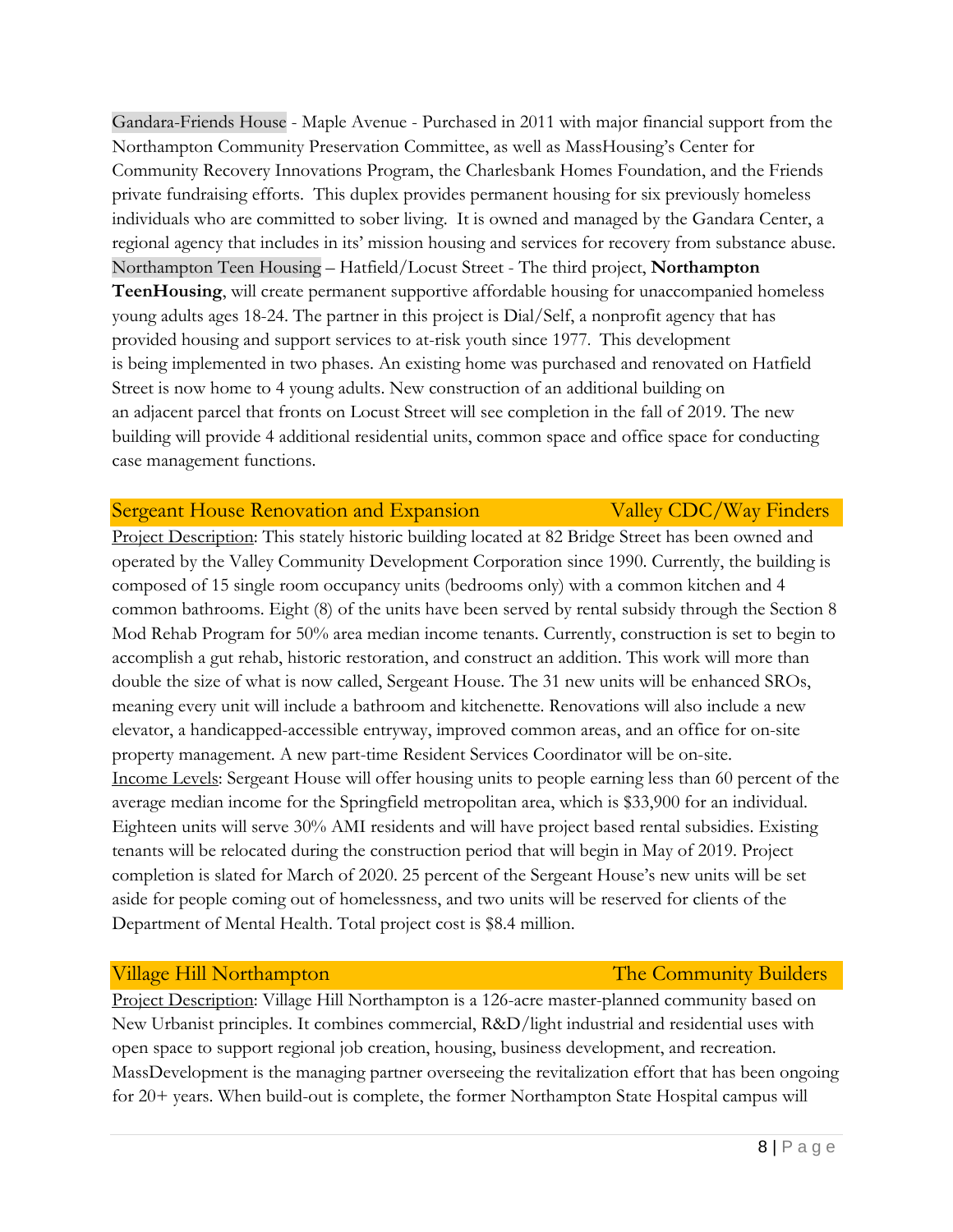feature approximately 300,000-square feet of commercial space comprised of retail, office, and light industrial uses; 350-mixed income market rate affordable homes and rental units; and ample protected open space.

#### Christopher Heights Northampton

Assisted Living: In February 2016, the Grantham Group opened an 83-unit assisted living facility on the former State hospital campus, 43 units of which are affordable and designated for low-income seniors. Residents enjoy private apartments, prepared meals, social activities, personal care assistance, medication reminders, and staff available at all hours.

Affordable Housing: The Community Builders has been the developer of the affordable housing created on site to date. Two of the first projects undertaken in the campus redevelopment early on transformed two existing buildings into 33 affordable rental units at the Hilltop Apartments (2006) and 40 affordable rental units at Hillside Place (2008). TCB, in partnership with Valley CDC, is currently moving forward on creating 65 units of mixed income housing on two parcels – one at the far north end of the campus (North Commons/ 53 units) and one infill lot located near the main entry (35 Village Hill Road /12 units plus 2,500 s.f. of first floor commercial space). TCB is committed to sustainable design and energy efficiency and is in the process of securing funding. The addition of these developments will promote economic diversity within this planned community.

### North Commons

Project Description: This project will create 53 residential units in 1 three story structure and provide common outdoor areas on the northernmost campus parcel. The 30 acres of open space will include a playground, walking paths, linkages to area trails and permanent riverfront conservation protection. The building will contain 8 studios, 19 one bedroom units, 22 two bedroom units and 4 three bedroom units.

Local CPA and CDBG, DHCD One Stop Shop, and MassWorks funding have been awarded. Groundbreaking for infrastructure is expected Spring 2020. The total project cost is estimated to be \$19,153,000.

Income levels: There will be 12 units at 30% AMI or below; 27 units at 60% AMI or below and 14 units at 120% AMI, combining affordable and work force housing components.

Units for Special Needs Populations: 8 units will be set-aside for clients of the Department of Mental Health and 4 units will be Community Based Housing units for people currently institutionalized or at risk of institutionalization.

Rents/Subsidy Sources: Rents at the 120% of AMI level will be \$1,100 for studio units; \$1,350 for the one bedroom units. Rents at the 60% AMI level will be \$908 for the 1 bedroom units; \$1,090 for two bedroom units and \$1,259 for three bedroom units. The rents with subsidies will be \$847 for a studio, \$928 for a one bedroom and \$1,163 for a three bedroom unit, although tenants in these units will only pay approximately 30% of their income for rent.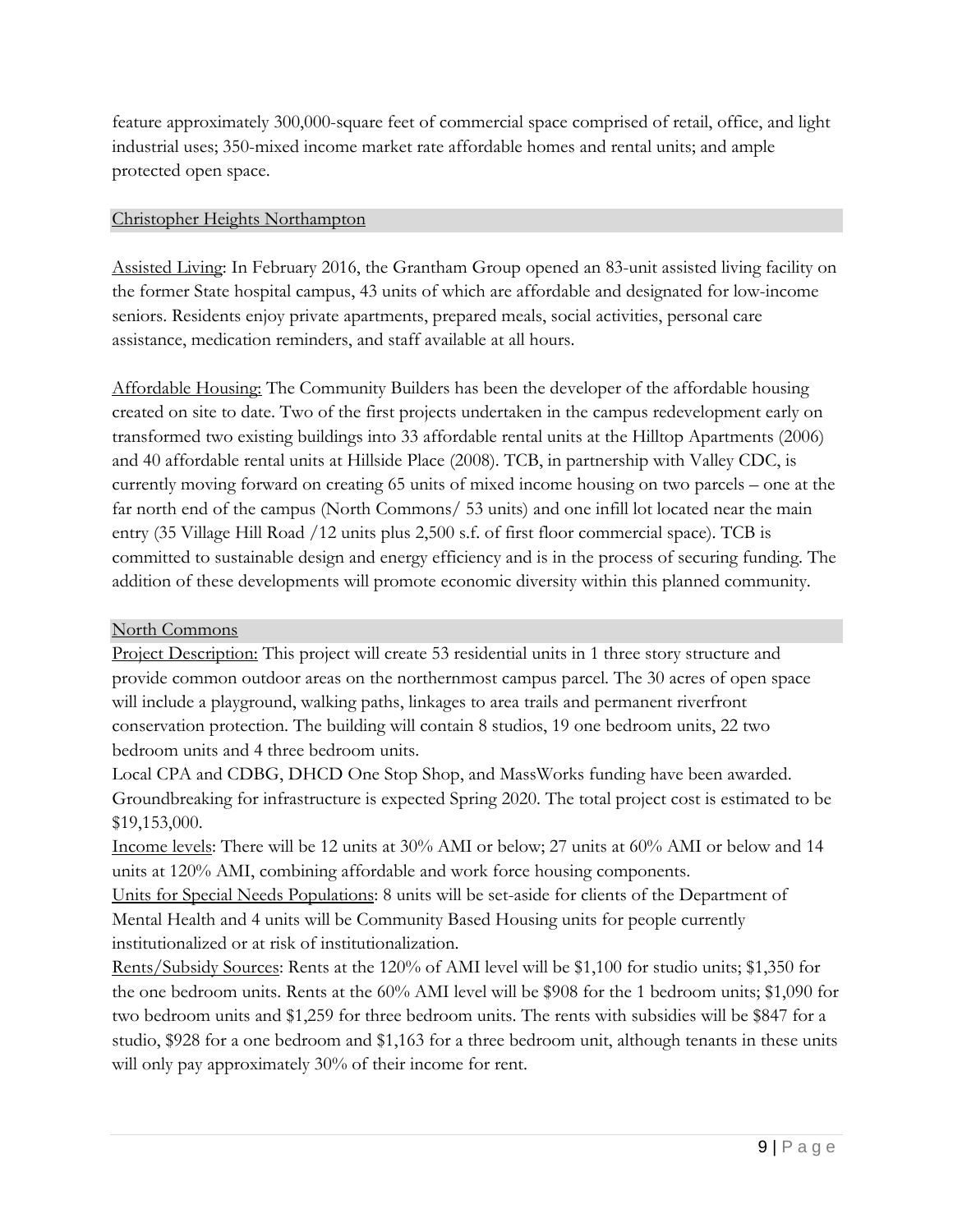#### 35 Village Hill Road

Project Description: This smaller project will see 5,400 square feet of new construction creating 12 residential units and 2,500 sq. ft. of first floor commercial space. Overall composition will include 2 studio apartments, 8 one bedroom apartments and 2 two bedroom apartments. This project has received local funding as well as an award from the State's newly created Community Scale Initiative geared towards smaller scale projects in more rural areas across the Commonwealth. The project gained site control in August of 2017 and will be completed in the fall of 2020. Total project cost will be roughly \$4,000,000.

Income levels: There will be 6 units at 80% of AMI (1 studio, 2 one bedroom units and 3 two bedroom units) and 6 units of 120% AMI work force housing (1 studio, 4 one bedroom units and 1 two bedroom unit). There will be one unit set-aside as a Community Based Housing unit. Rents/Subsidy Sources: 80% of AMI rents for a studio will be \$1,100, \$1,200 for a one bedroom unit and \$1,454 for a two bedroom unit. For incomes at the 120% of area median income level (work force housing) rent for a studio will be \$1,100, \$1,350 for a one bedroom unit and \$1,700 for a two bedroom unit.

Pioneer Valley Habitat for Humanity Homeownership Units

Garfield Avenue – This home ownership development, underway for several years is approaching completion. Pioneer Valley Habitat staff, volunteers and Habitat families have successfully built five homes on the Garfield Avenue site between 2008 and 2018. The first construction was townhouse style, with the wall dividing the homes running along the property line – two homes, not a condominium. The first family has been living in their home since fall of 2010. The second family moved in in June of 2011. The third home is a detached single-family home and it became occupied during the summer of 2012. Work began on the fourth house during the fall of 2012 and occupied in 2014. The next home to be constructed began in 2014 and occupied in January of 2015. The final home, completed in 2018, is a 650 square foot 1 bedroom home, exemplifying the results of the City's *Small Lots | Big Ideas* design competition, from which PVHH is piloting the best of the small home revolution. The home features a simple energy efficient design and solar panels donated from community partner PV Squared. Smith Vocational and Agricultural High School students contributed construction, plumbing and electrical labor on all the homes. The city contributed the land for four of the five homes.

Glendale Road – Pioneer Valley Habitat for Humanity broke ground in 2018 on three zero-net energy homes that share a common driveway off Glendale Rd. Two of them will be built with modular construction techniques through an innovative partnership with the Vermont Energy Investment Corporation (VEIC), the MA Dept. of Energy Resources and a modular homebuilder called Vermod. The home being built on site will be adapted to have a first floor fully handicap accessible bath. This project has received local CDBG and Community Preservation Committee funding awards, in addition to other awards. The first 3 homes are under construction with future homeowners contributing sweat equity. The two modular homes will finish construction in the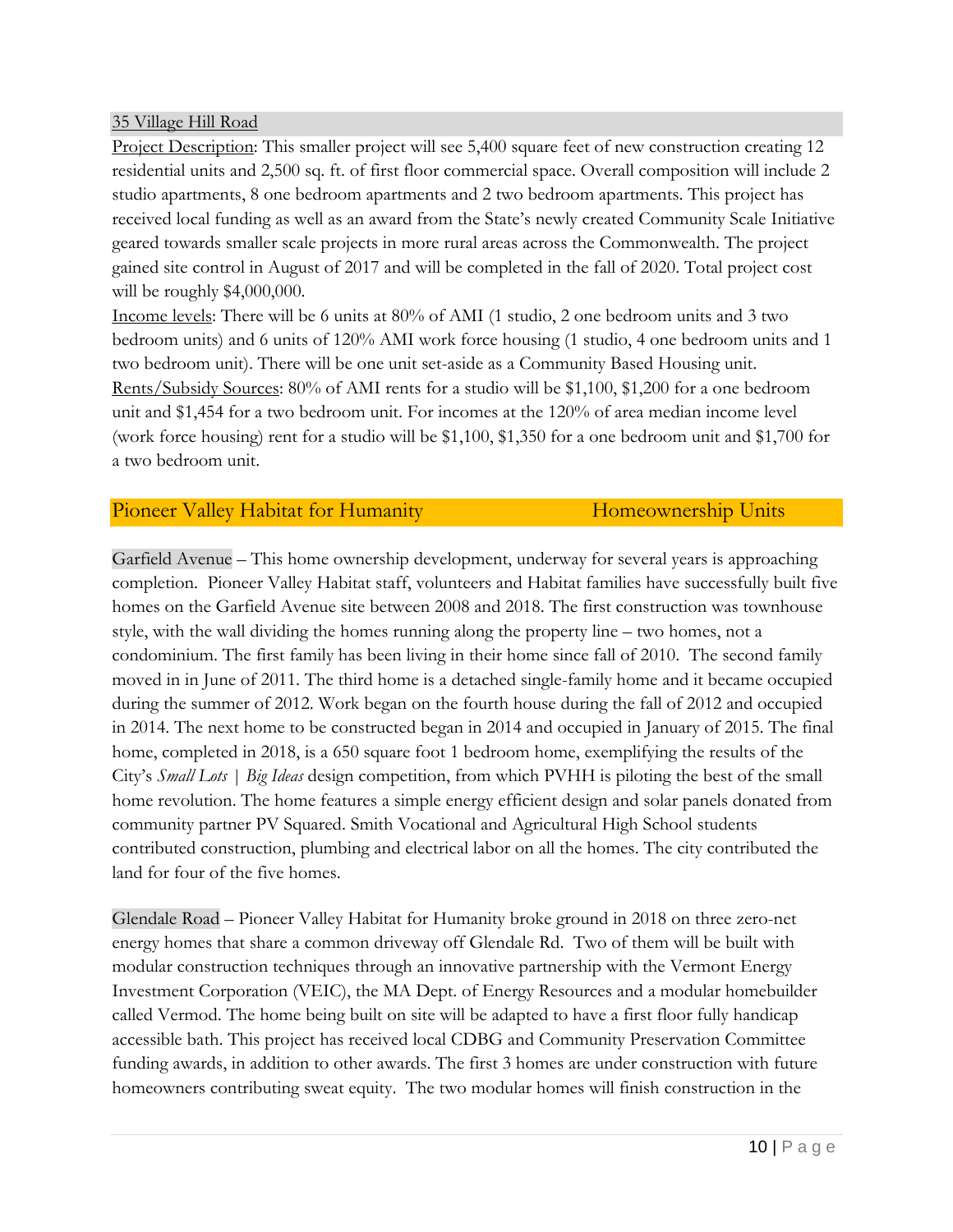summer of 2019 and the third home being built on site is slated to be finished by December 2019. Smith Vocational forestry students have begun tree clearing for the fourth and final building lot which fronts directly onto Glendale Road. The city contributed the land for the project.

Burts Pits Road – The City has an agreement to donate three lots to Pioneer Valley Habitat in the Spring of 2020 for additional affordable housing lots. Stormwater infrastructure will be donated by Emerson Way, who is building three affordable duplexes adjacent to the PVHH homes (as a condition of the Emerson Way subdivision approval, with a fourth affordable duplex to be built at Emerson Way). The design of the homes came out of the City's *Just Big Enough*, with architectural fees funded by the sale of adjacent city surplus lots.

### **Other Habitat Projects In Northampton, all with site control facilitated by the City**

A duplex condo home on Pine Brook Curve in 1993 A single family home on Cahillane Terrace in 1999 A duplex condo home on Vernon and Forbes Avenue in 2000 A duplex condo home on Ryan Road in 2002 Three duplex condo homes on Westhampton Road 2003-2007

# City Supported Housing Rehab Projects

#### Grove Street Inn Homeless Shelter Improvements

The City has financially supported physical improvements to the Grove Street Inn Homeless Shelter for Individuals over the years. The farmhouse, located on former Northampton State Hospital property was deeded to the City for use as a shelter, in the early 1990's, via a land disposition agreement. The City owned the building for many years while ServiceNet, Inc. administered the program. Improvements included installation of an electrical fire alarm system, boiler replacement, site drainage work and exterior painting. The City recently transferred ownership of the building to ServiceNet, Inc. The shelter has capacity for 21 homeless men and women.

New South Street Apartments Rehabilitation

Home City Housing received \$250,000 from the Community Preservation Committee and \$130,000 of Community Development Block Grant funds to do exterior rehabilitation work at this downtown affordable housing property in 2014. The historic building, located at 22-34 New South Street contains 18 affordable apartments. \$50,000 in additional CDBG funds are being added in 2021 to support additional rehabilitation.

Alliance for Sober Living/Gandara Center

The City supported, with CDBG dollars, physical improvements at a property located on Summer Street. This program has serves 6 individuals committed to sober recovery. Several CDBG allocations have been made over the years, the most recent in 2016 for roof and interior repairs. Housing Rehabilitation Program

The City re-created a Housing Rehabilitation Program in 2016. (An earlier program was discontinued several years ago). The Pioneer Valley Planning Commission administers the program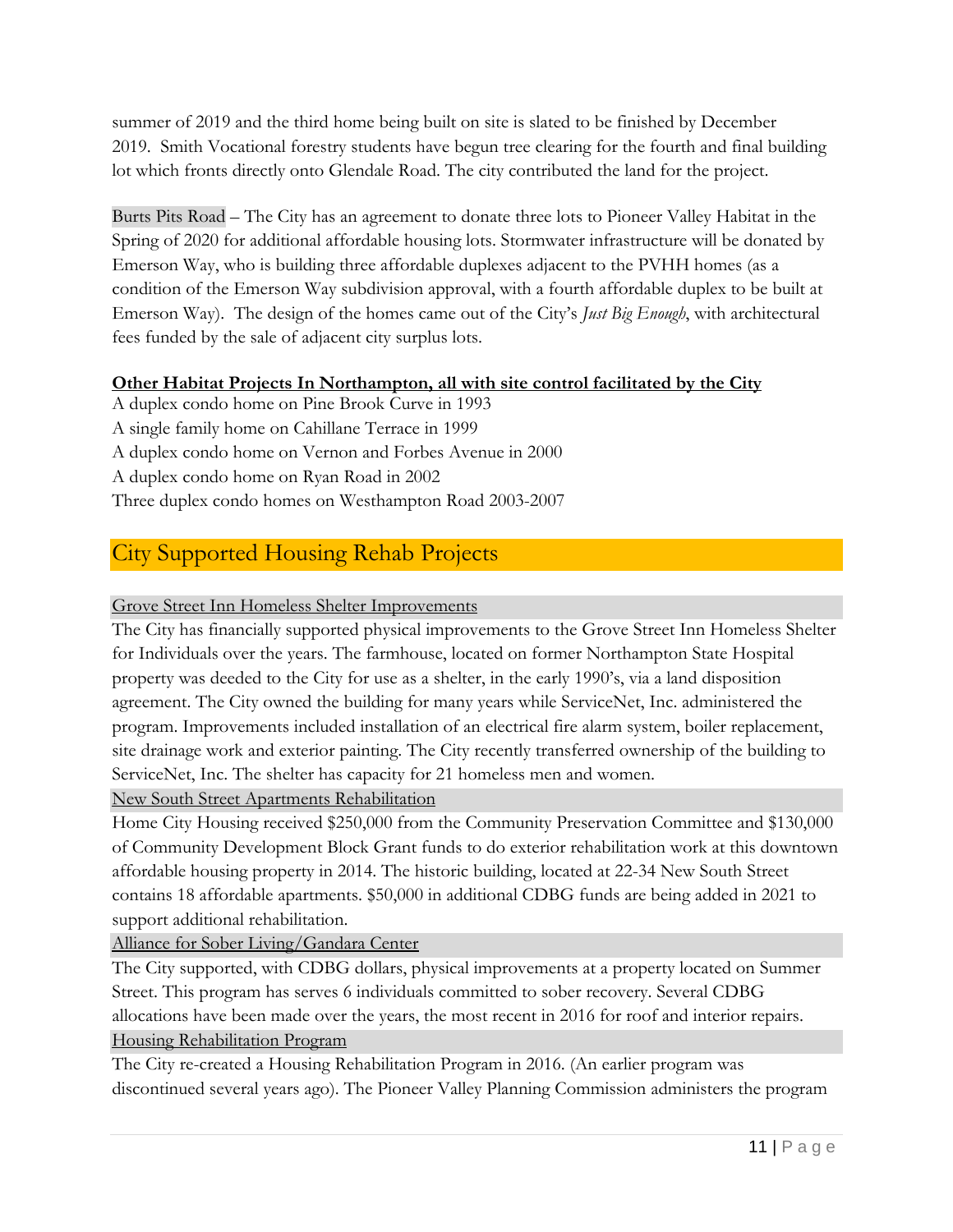for the City. The program is fully supported by Community Development Block Grant funds and focuses on single family homeownership units. To date, 16 properties have been qualified, 15 are under contract and 11 units have been completed. Several new homeowners are in the process of being qualified. The goal of the program is to address 3-5 units per year. Total project costs are allowable up to \$45,000 to accommodate lead paint abatement if needed. All units are lead tested.

# Other Housing Support Services Projects

### Access to Housing Initiative

ServiceNet, Inc. applied for and received \$10,000 in 2013-2014 from the Community Preservation Committee to administer a pilot program geared towards facilitating movement out of homelessness. The funds were allocated to eligible individuals to utilize for first and last month's rent and security deposits. Lack of access to these sums is a barrier for those trying to exit homelessness.

6 people benefitted from the pilot program and were able to secure housing in Northampton. All 6 were still in those homes at the end of the grant program. 2 of the participants made repayments to the program, in order to create a small revolving fund.

### Community Housing Support Services Program

Northampton's Housing Partnership, a mayoral appointed board of volunteers charged with addressing the City's affordable housing needs, designed and obtained local Community Preservation funds in 2015 to create the Community Housing Support Services Project. The Center for Human Development (CHD) was selected to administer the program following a public bidding process. For the last four years CHD staff have provided assistance to Northampton residents that has included budget counseling and financial literacy, income maximization, linkages to education and employment training, referrals to food, health, child care or other eligible benefits and assistance with the timely payment of rent. 89 households have participated in the program and tenancies have been preserved for 86, yielding a 97% success rate for keeping people stably housed. The initial three year grant was renewed by the CPC for one year beginning April 1, 2019. In 2020, the program is being merged with CHD's Single Room Occupancy project and being funded with City CDBG funds.

| <b>NHA</b> - Northampton Housing | NHA owns and manages the public housing in Northampton, and                                                                                          |
|----------------------------------|------------------------------------------------------------------------------------------------------------------------------------------------------|
| Authority                        | administers MRVP, VASH and Housing Choice Vouchers.                                                                                                  |
| ServiceNet                       | Human service organization provides a variety of services of including<br>counseling, addiction and recovery services, shelter and housing services. |

# **Local Organizations and Glossary of Terms**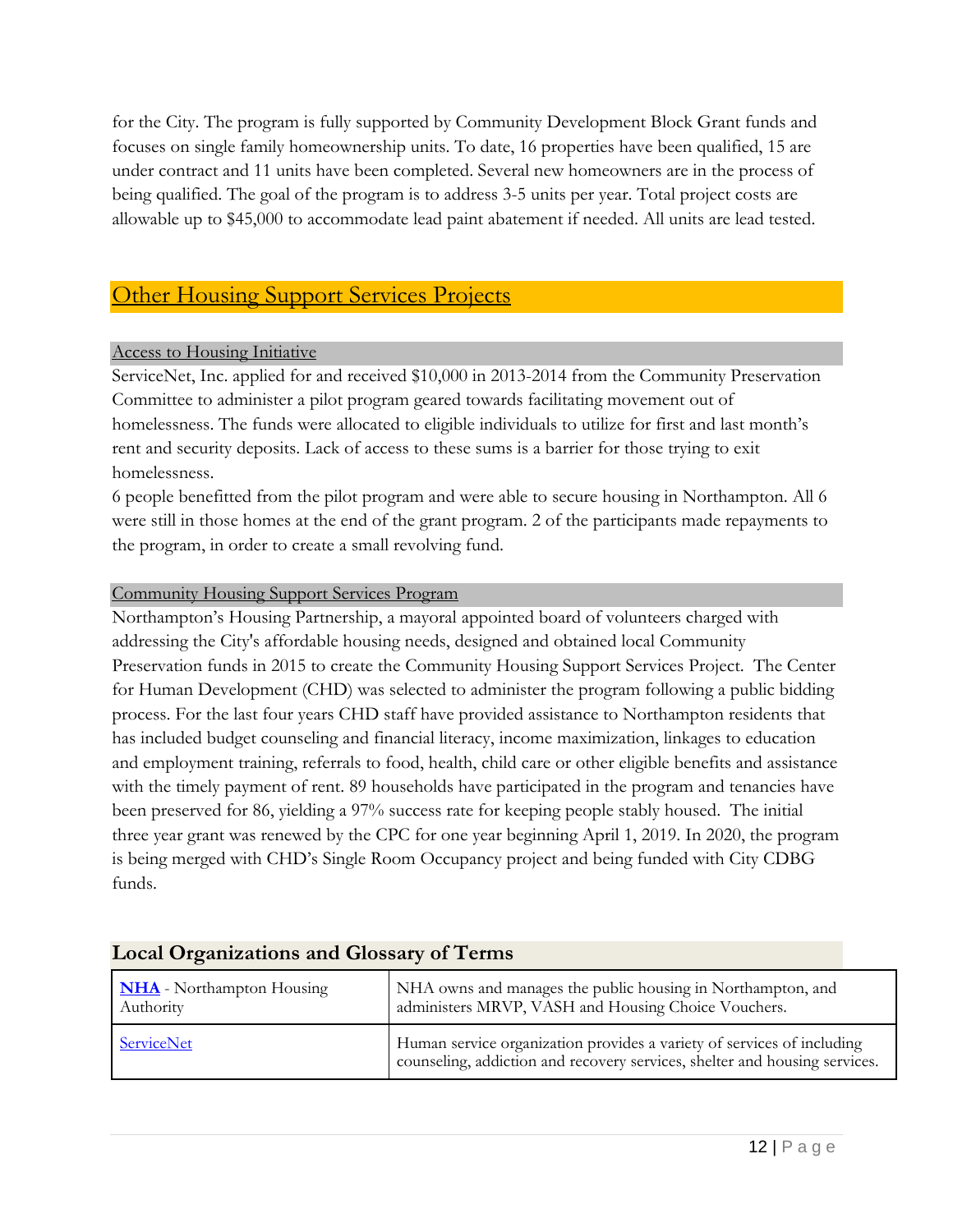| <b>Community Action</b>                                                                                                | Regional CAP agency Human service organization that administers<br>provides a variety of community services including assistance with Head<br>Start, Youth programming, food pantries, etc.                                                                                                                                                                                                                                                                                                                                                                                                                                                   |  |  |  |
|------------------------------------------------------------------------------------------------------------------------|-----------------------------------------------------------------------------------------------------------------------------------------------------------------------------------------------------------------------------------------------------------------------------------------------------------------------------------------------------------------------------------------------------------------------------------------------------------------------------------------------------------------------------------------------------------------------------------------------------------------------------------------------|--|--|--|
| <b>Habitat for Humanity</b>                                                                                            | Builds affordable homes with assistance from volunteer labor and<br>donations; part of International organization.                                                                                                                                                                                                                                                                                                                                                                                                                                                                                                                            |  |  |  |
| <b>Way Finders</b>                                                                                                     | Formerly HAP Housing, works to eliminate homelessness by increasing<br>the supply of stable, affordable housing and helping first time<br>homebuyers.                                                                                                                                                                                                                                                                                                                                                                                                                                                                                         |  |  |  |
| <b>VCDC</b> – Valley Community<br>Development                                                                          | Three main areas of focus: Housing Services, Affordable Housing<br>Development, Small Business Development                                                                                                                                                                                                                                                                                                                                                                                                                                                                                                                                    |  |  |  |
| <b>Governmental Partners</b>                                                                                           |                                                                                                                                                                                                                                                                                                                                                                                                                                                                                                                                                                                                                                               |  |  |  |
| <b>HUD</b> – U.S. Department of Housing<br>and Urban Development<br><b>CPD</b> - Community Planning and<br>Development | Cabinet department of the Executive Branch; has a variety of offices and<br>programs designed to support sustainable housing. Its CPD office<br>coordinates CDBG, Emergency Solutions Grants (ESG), and others                                                                                                                                                                                                                                                                                                                                                                                                                                |  |  |  |
| <b>DHCD</b> - Massachusetts Department<br>of Housing and Community<br>Development                                      | State level, Provides affordable housing options, financial assistance, and<br>other support.                                                                                                                                                                                                                                                                                                                                                                                                                                                                                                                                                 |  |  |  |
| Northampton Planning &<br>Sustainability                                                                               | Planning's role is to "identify and implement community vision for a<br>sustainable and resilient future with a healthy and equitable economy and<br>environment through:<br>• Planning: resiliency   sustainability   visioning   comprehensive  <br>strategic<br>• Placemaking: design   built environment   history   community<br>preservation<br>• Conservation: environment   design with nature   open space<br>agriculture<br>• Mobility: car-less options   bicycles and pedestrians   transit<br>• Equity: housing   community development   economic prosperity<br>(See details in Northampton Planning and Sustainability, below) |  |  |  |
| <b>Grants, Subsidizes, and Funding Sources</b>                                                                         |                                                                                                                                                                                                                                                                                                                                                                                                                                                                                                                                                                                                                                               |  |  |  |
| <b>CDBG</b> - Community Development<br><b>Block Grant</b>                                                              | Federally funded grant program, can be used for social services, housing<br>rehab & development, community/public facilities, planning, removal of<br>architectural barriers to allow access by persons with disabilities and/or<br>downtown revitalization.<br>All housing proposals submitted for the use of community development<br>block grant funds shall be reviewed by the partnership                                                                                                                                                                                                                                                |  |  |  |
| <b>CPA</b> - Community Preservation Act<br><b>CPC</b> - Community Preservation<br>Committee                            | Funds that can be used towards acquisition, creation, and preservation of:<br>open space, historic resources, land for recreational use, and/or<br>community housing.<br>Organizations seeking CPA funds present to the NHP, we provide letter<br>of support, if necessary.                                                                                                                                                                                                                                                                                                                                                                   |  |  |  |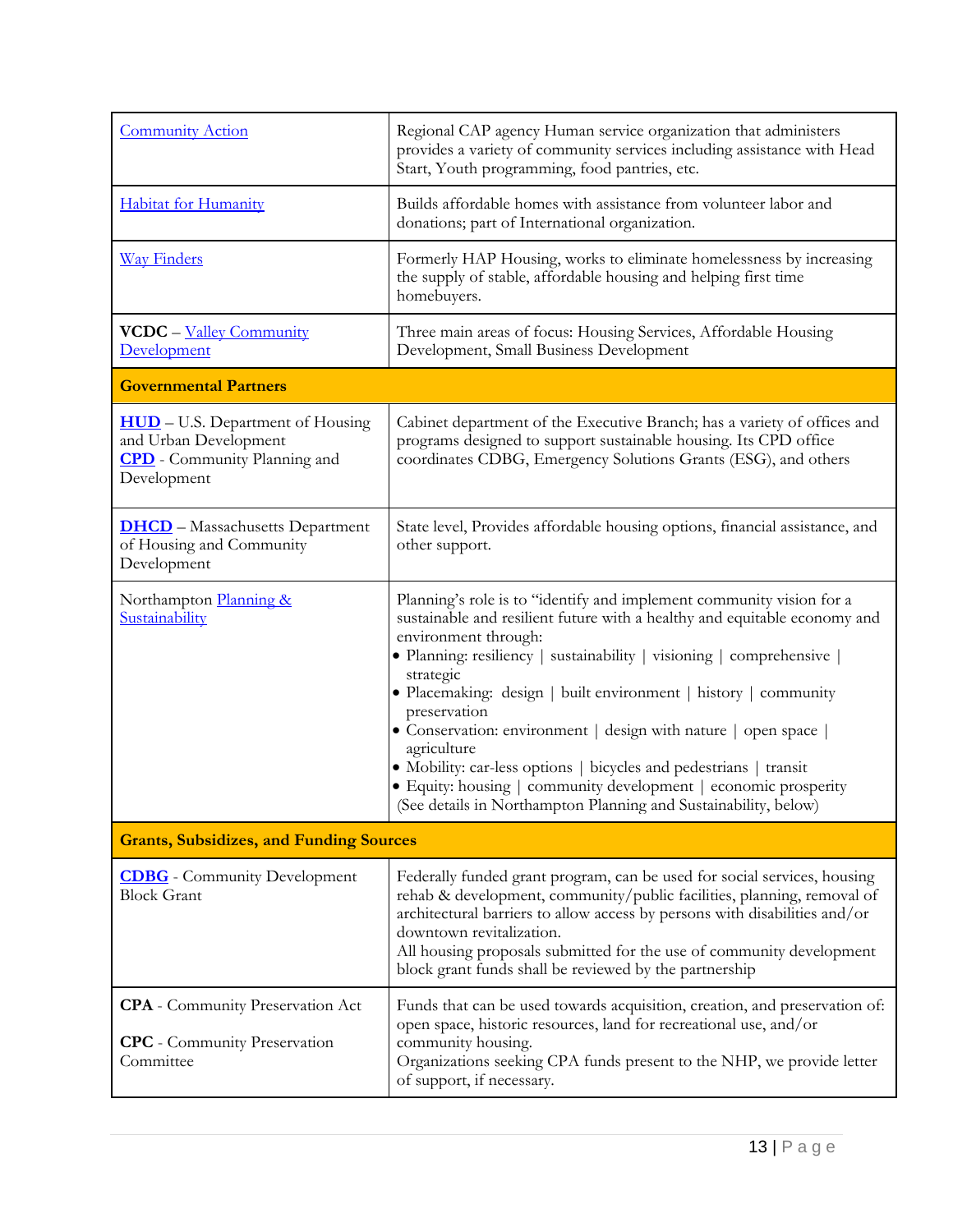| <b>MassWorks</b>                                                                                                                                                                                                                 | A competitive state grant to cities for infrastructure needed for economic<br>development and affordable housing. Northampton has used the last<br>several cycles to support affordable housing.                                                                                                                                          |
|----------------------------------------------------------------------------------------------------------------------------------------------------------------------------------------------------------------------------------|-------------------------------------------------------------------------------------------------------------------------------------------------------------------------------------------------------------------------------------------------------------------------------------------------------------------------------------------|
| <b>Short-Term Rental Excise Tax</b>                                                                                                                                                                                              | Excise tax on certain short term rentals (e.g, Airbnb). Northampton is<br>using this for affordable housing and related programs that can't be<br>funded with CDBG or CPA or other sources.                                                                                                                                               |
| <b>Voucher Programs</b><br>Section 8 Voucher, aka Subsidized<br>Housing or Public Housing<br><b>HOME Tenant-Based Rental</b><br>Assistance<br><b>Mass Rental Voucher Program</b><br>(MRVP)<br>MassHousing 13A Interest Subsidies | Rental assistance to help tenants find an apartment in the private market.<br>Vouchers may stay with the housing development (project-based or non-<br>mobile) or move with the tenant (tenant-based or mobile).<br>Section 8: Funded by the federal government through HUD; Housing run<br>by a local and/or regional housing authority. |
| LIHTC - Low Income Housing Tax<br>Credit                                                                                                                                                                                         | Provides housing for low- to moderate-income renters in exchange for<br>tax credits for the developers                                                                                                                                                                                                                                    |
| <b>Multifamily Subsidized Programs</b>                                                                                                                                                                                           | Owned by a private landlord or corporation that has received government<br>subsidies to provide affordable housing. This is also called a project-based<br>subsidy because the subsidy stays with the housing development (project),<br>not a particular tenant.                                                                          |
| <b>RAFT</b> – Residential Assistance for<br>Families in Transition                                                                                                                                                               | Homelessness prevention program at the state level; provides financial<br>assistance to low-income families who are homeless or at risk of<br>becoming homeless. Eligible uses include moving cost assistance, rent<br>and utility arrears, rental stipends or utility bills.                                                             |
| <b>General Terms</b>                                                                                                                                                                                                             |                                                                                                                                                                                                                                                                                                                                           |
| "Big A" Affordable Housing                                                                                                                                                                                                       | Affordable as defined by the federal government in terms of Area Median<br>Income (AMI), legally defined term (affordable at 80% or less AMI)                                                                                                                                                                                             |
| "Little a" affordable housing                                                                                                                                                                                                    | Housing that is affordable for middle and low income residents, but not<br>subsidized.                                                                                                                                                                                                                                                    |
| AI - Analysis of Impediments                                                                                                                                                                                                     | Report that identifies barriers to fair housing choice and provides<br>strategies and actions to overcome the barriers.<br>$2012$ ; 2018 (in progress)                                                                                                                                                                                    |
| <b>AMI</b> - Area Median Income                                                                                                                                                                                                  | Income level earned by a given household where half of the homes in the<br>area earn more and half earn less. Median is used instead of the mean<br>because it's less susceptible to outliers.                                                                                                                                            |
| <b>SHI</b> - Subsidized Housing Inventory                                                                                                                                                                                        | Measures a community's stock of low or moderate incoming housing<br>Northampton (as of 9/14/2017) SHI Units: 1,356; %: 10.8                                                                                                                                                                                                               |
| <b>RFQ</b> – Request for Quotation<br><b>RFP</b> – Request for Proposal                                                                                                                                                          | Requests to solicit proposals for a particular service; an RFQ invites<br>providers into a bidding process to bid on specific products or services                                                                                                                                                                                        |
| <b>FMR</b> - Fair Market Rent                                                                                                                                                                                                    | Amount of money a property would rent or lease for if it was available at                                                                                                                                                                                                                                                                 |